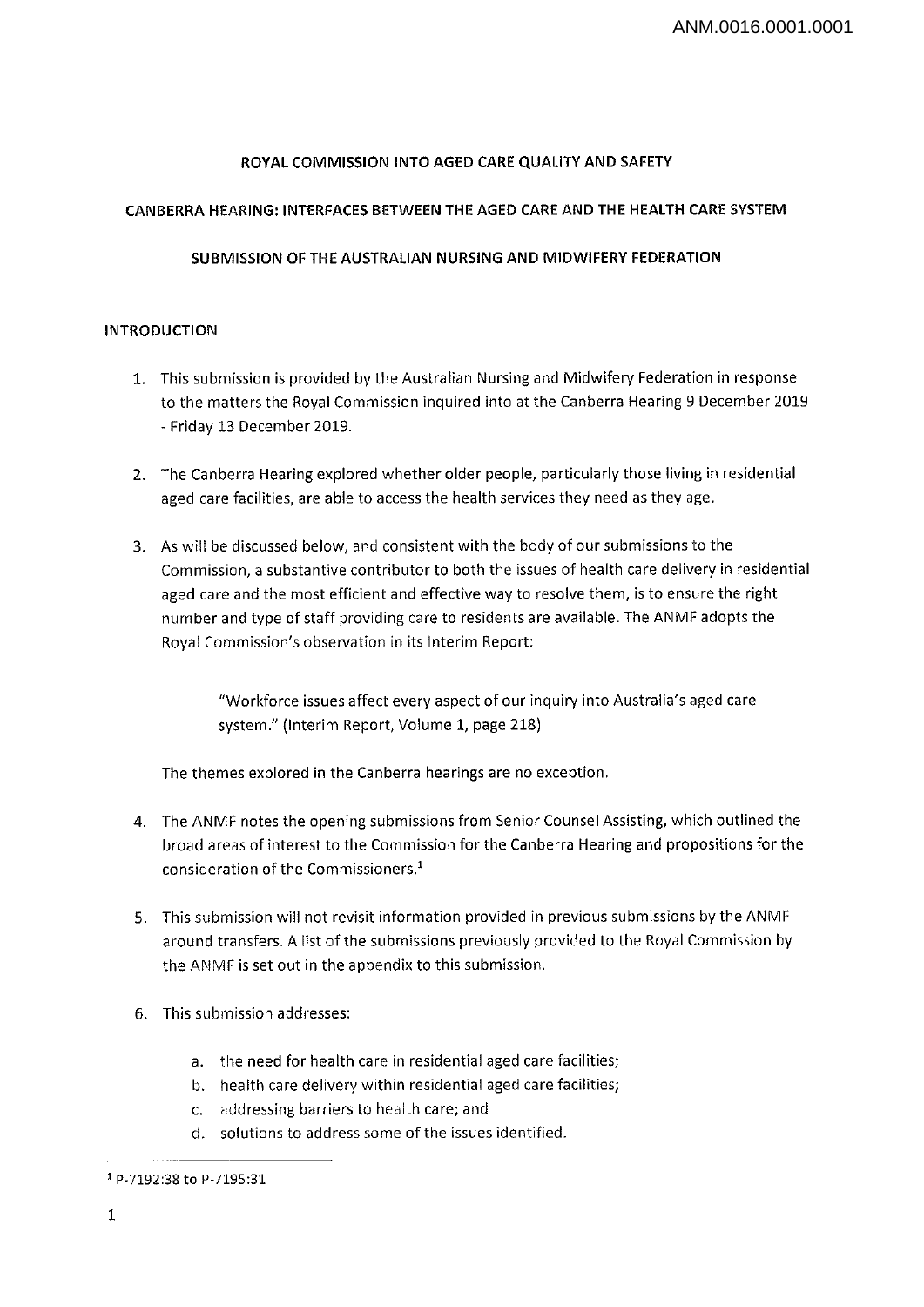## The need for residential aged care facilities to deliver health care

7. There is an urgent and increasing need for health care in residential aged care facilities (RACFs). Ageing is not <sup>a</sup> disease, but the likelihood of having comorbidities (diseases and conditions that affect our physical and/or mental health and impede our ability to care for ourselves unaided) increases as we age. The incidence of chronic disease increases with age, as does the rate of complications and the length of time between onset and diagnosis. Professor Gray summarized the health care needs of RACF residents in his statement to the Commission emphasizing their vulnerability, chronic conditions and multi-morbidity (Exhibit 14-26 WIT.0619.0001.0003 - <sup>0004</sup> at [19] -[27]). He also made the following observation about the consequence for RACFs of increasing care in the home:

> "The deliberate shift emphasis away from residential care (and the relatively greater investment in community alternatives) has led to <sup>a</sup> progressive increase in case complexity within the RACFs. On the other hand, there has not been <sup>a</sup> commensurate increase in the sophistication of health care offerings within the RACF environment. This has led to possible reductions in the quality of care and increasing reliance on external assistance." (WIT.0619.0001.0010 at [56]).

- 8. The Professor also referred to the relationship between care delivered in hospitals and RACFs and the "boundary" at which hospital care is required and the possible need to increase funding and skills in RACFs in order to competently manage <sup>a</sup> range of conditions in house  $(WIT.0619.0001.0006$  at  $[36] - [37]$ ). The present funding and staffing arrangements have not addressed this policy issue, but rather reflect historic arrangements and RACF proprietor preferences. Despite the evidence about resident acuity there remains misconceived industry discussion that RACFs should be staffed as a resident's "home".
- 9. The average RACF resident is frail, aged over 85, has more than one chronic health condition<sup>2</sup> (including at least one mental health or behavioural condition, including dementia), complex high-level care needs, and is highly likely to be prescribed more medications than someone of a similar age and condition living independently.

... *people in residential care are some of the most complicated medical case patients in the system. They have the most profound disability of anywhere in Australia and they have very complicated health issues. -* Professor Flicker3

10. There was <sup>a</sup> time when the main function of RACFs was housing and hospitality, with some personal care provided as required, but the level of debility and need of RACF residents has significantly grown over the past decade or so. Drs Hullick and Burkett

<sup>&</sup>lt;sup>2</sup> Cheek J, Gilbert A, Ballantyne A and Penhall R (2004) Factors influencing the implementation of quality use of medicines in residential aged care *Drugs and Aging* 21(12):813-824

<sup>3</sup> P-7498: 22-25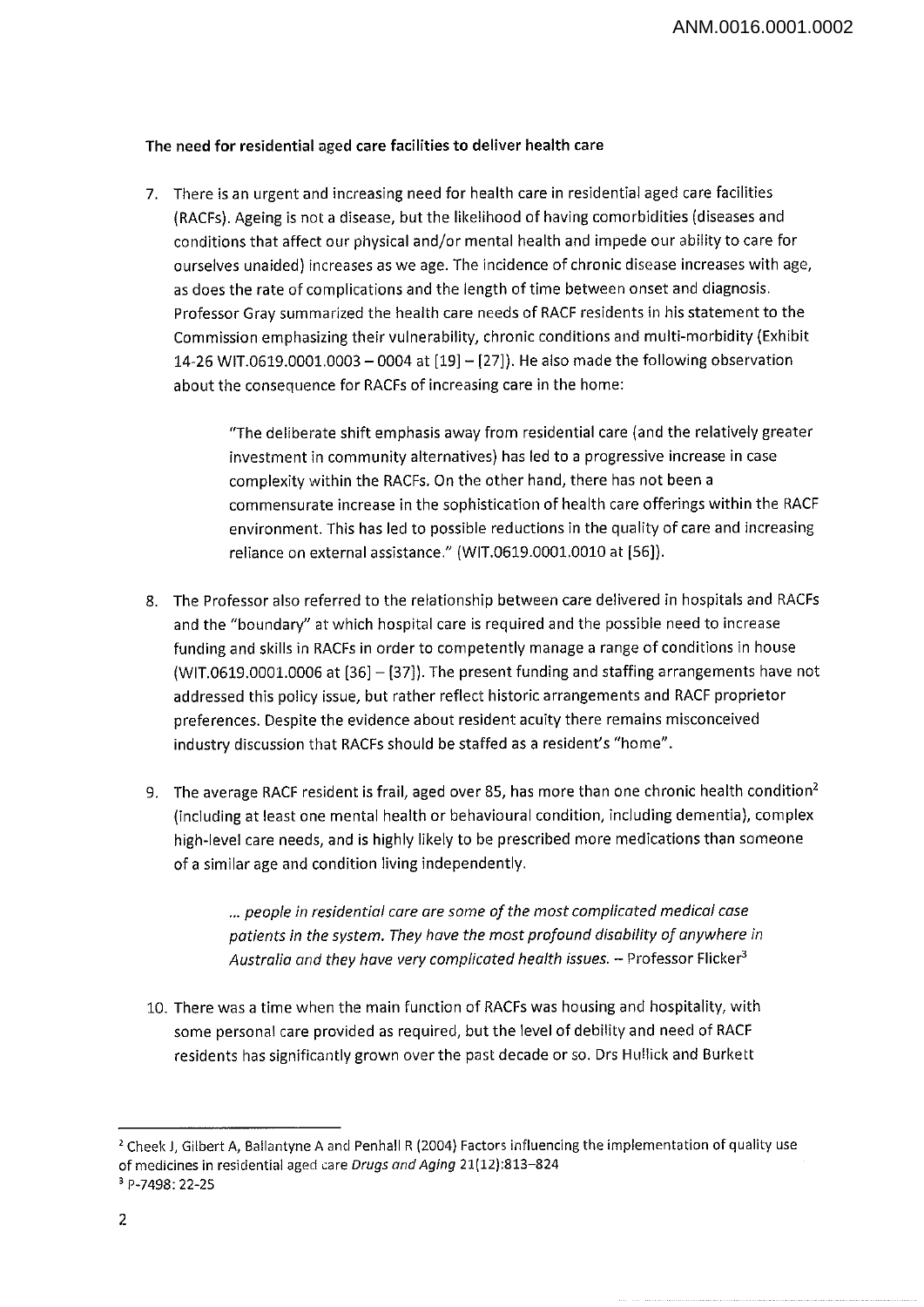summarised some of the key data on this question in their evidence (Exhibit 14-12 WIT.1298.0001.0005  $[24] - [27]$ ). The data is matched by the experience of nurses:

*Nursing homes now are sub-acute hospitals; ten orfifteen years ago, people would live in them for many years, but increasingly there's a push to keep people at home for as long as possible. Now people are admitted to a RACF much later in life, with complex medical conditions and usually because support services havefailed or are no longer enough, or because they have not received their home care package services. Residents are dying, on average, within 6-12 months ofadmission to <sup>a</sup> facility. -* Nurse practitioner (NP), palliative care, ACT4

11. This increase in acuity has been felt across the health care sector, which has responded by measures including reducing in-hospital and in-patient rehabilitation to serve only those who cannot receive that care in other settings, assessing patients for elective procedures in preadmission clinics, and launching hospital-in-the-home programs. Today, people are rarely admitted to hospital unless they cannot be safely cared for anywhere else, and the same is true for residential aged care (See the evidence of Susan Irvine Exhibit 14-8 WIT.0621.0001.0003)

# **Delivery of health care in RACFs**

- 12. The sector as a whole has not only failed to adjust health care provision to the increasing needs of residents, many facilities have gone backwards, both reducing the total number of staff and their level of education and practice capacity. Regardless of the increasing medical complexity and frailty of this population, and despite the expectations of representatives from their respective departments of health, $5$  it has become evident throughout evidence tendered to the Commission that <sup>a</sup> worrying number of RACFs seem to regard managing residents' changing health care needs as the responsibility of others, predominantly the acute health sector. Ms Oxley <sup>a</sup> NSW Paramedic gave evidence about her experience of RACFs and expressed a conclusion about cost and care shifting in very direct terms. (Oxley Exhibit 14-16 WIT.1303.001.0015 at [63])
- 13. In many cases, this failure to provide appropriate, necessary health care by RACFs results in cost shifting to the public sector. Acute review and management of complications would largely be avoidable with higher numbers of staff and <sup>a</sup> skill mix that allow resident's health care needs to be met.

... *thesefindings show there is a level of avoidable cost shifting from RACFs which is placing pressure on an already overstretched public health system in NSW. Whilst*

<sup>4</sup> Member communication with ANMF, 26 November 2019

<sup>5</sup> Per evidence tendered to the Commission by Terry Symonds, Ross Smith, Michael De'Ath and Dr Maggie Jamieson on 13 December 2019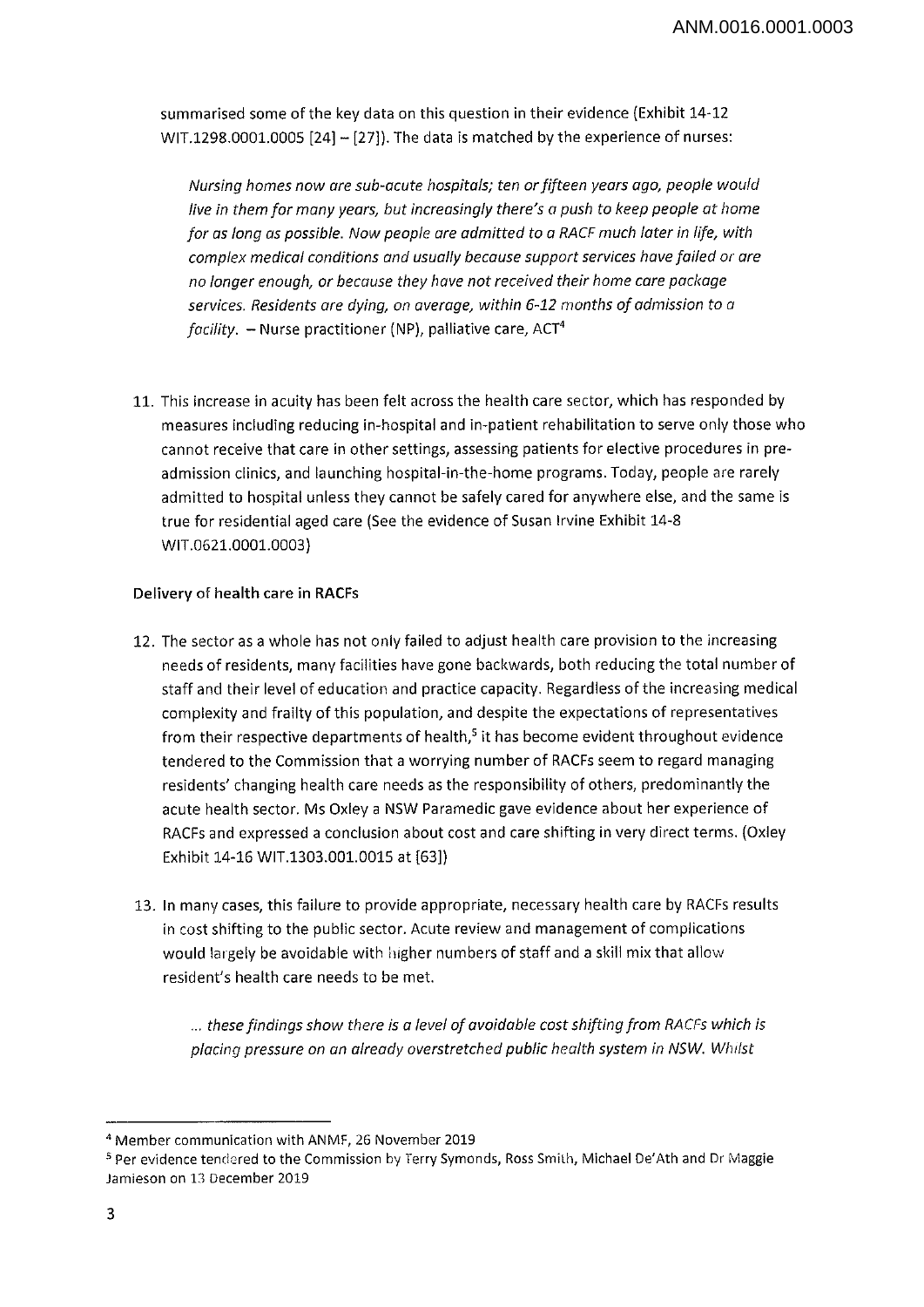*hospital admissions might be unavoidable for some, our members have offered practical solutions as to how the incidence might be reduced.6*

- 14. The ANMF's acute hospital members report that this cost shifting results in decreased availability of paramedics, prolonged wait times in emergency departments, and bed blocking, affecting the wider population as well as aged care residents:
	- a. *Many patients could be managed in the facility ifmore RNs were available to assess, treat and monitor. Currently these people going to EDsfor these procedures that could be managed at the RACE with more professional employees is contributing to the ramping issue where EDs are unable to accommodate all patients requiring care. -* Registered nurse, public emergency department, WA7

ANMF National Aged Care Survey 2019

and:

- b. *Due to inexcusable lack ofskilled staffing and resources needs cannot be physically met, so there is no other choice except to transfer to an acute facility and therefore contributing to bed blocking and ambulance romping. -* Registered nurse, public hospital bed flow coordinator, Victoria8 ANMF National Aged Care Survey 2019
- 15. In some cases, this responsibility shifting includes not only the provision of care, but even the impetus to seek it. As Professor Ibrahim told the Commission in May, and has been demonstrated by direct evidence throughout the hearings, without a daughter many residents would have nobody advocating for their health care needs and, too often, those dedicated daughters' valid concerns are dismissed.9 A just, equitable system cannot rely on the advocacy of family members to ensure residents receive health care.

## **Identified barriers to health care in RACFs**

- 16. Before minimising, treating, and preventing health care issues, their precipitating factors, signs and symptoms must be recognised and acted upon. This can only be done by people who have the knowledge and skill to recognise potential issues, and opportunity to observe individuals' baseline and evolving states - a position nurses are uniquely equipped to occupy.
- 17. Inadequate health care of any kind within RACFs means that changing health care issues are not quickly detected, properly assessed, and appropriately treated, often leading to

<sup>°</sup> Australia and New Zealand Society for Geriatric Medicine, NSW Division (2019) Perspectives on hospital avoidance from residential aged care in NSW *Aged Care Round Table joint report on avoidable hospitalisationsfrom residential aged carefacilities in NSW and delayed discharges* p. 13

*<sup>7</sup>* Exhibit 11-1 (Tab 6) RCD.9999.0203.0054 - ANMF National Aged Care Survey 2019

<sup>8</sup> Ibid

<sup>9</sup> P-1805:13-14 (16 May 2019)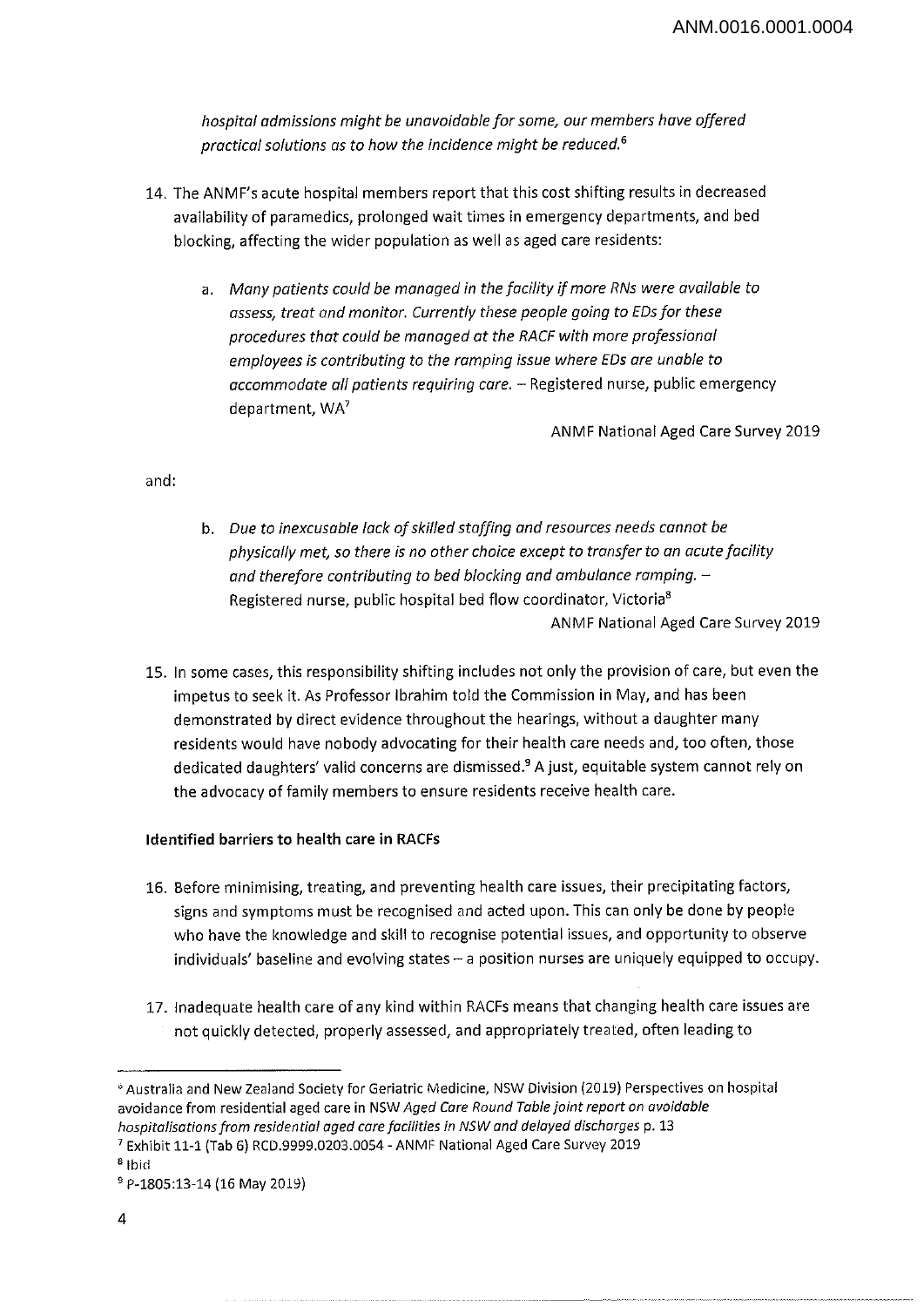avoidable transfers. In addition to difficulty attracting medical practitioners to provide infacility care, this is primarily attributable to insufficient numbers of nurses, and facility policies that restrict nurses, de-skill the RACF workforce, and mandate transfer to the acute sector.

18. Care workers play <sup>a</sup> vital role in the provision of care to residents, but they do not have the educational preparation to equip them to assess health. The increasing reliance of the sector on care workers means both external practitioners and families find it:

> ... *quite difficult to actually get to speak to the right person because the carers that actually do most ofthe manual work and caring, hands on caring in these facilities have no clinical skills. So communicating with them about something that concerns you because you're unable to access the one registered nurse that's looking after 70 residents...10*

19. This was echoed by Professor Gray - doctors need someone to coordinate the resident's health record, and access to "capable, informed nursing staff,"<sup>11</sup> to both assist the resident and enact the recommendations made as a result of the evaluation. He went on to say:

> [Nurses] *basically provide the day-to-day care, make the day-to-day observations and, really, are the people who make that person's life as good as it can be. And if they're not there, no matter how many outside specialists and, you know, kind of shouting at them to do things, you're sort of wasting your time. You really have to have a core of people in the facility who can take and use advice.*<sup>12</sup>

- 20. Improving staff numbers and skill mix is an essential part of improving the care provided to aged care residents, and the critical first step in improving resident access to quality, timely health care in RACFs. Dr Dawda identified the lack of adequately trained staff in RACFs as a key barrier to residents accessing primary health services and also identified opportunity for more treatment to undertaken by RACF staff. (Exhibit 14-5 WIT.0618.0001.0010-0014 at [8.1] and [9c]}
- 21. There are not enough nurses in the aged care sector, and many of those who have been there for some time are unable to practice to their full scope. This has resulted from workload that demands a focus on tasks over assessment and evaluation, and organisational policies that restrict nurses' scope of practice.
- 22. ANMF members report that facility policies limit their scope of practice, even though they have been educated to perform procedures:

<sup>&</sup>lt;sup>10</sup> Kristine Stephens, P-7230: 10-15

<sup>11</sup> P. 7494:1 - 24 (12 December 2019)

<sup>12</sup> P. 7498:13-17 (12 December 2019)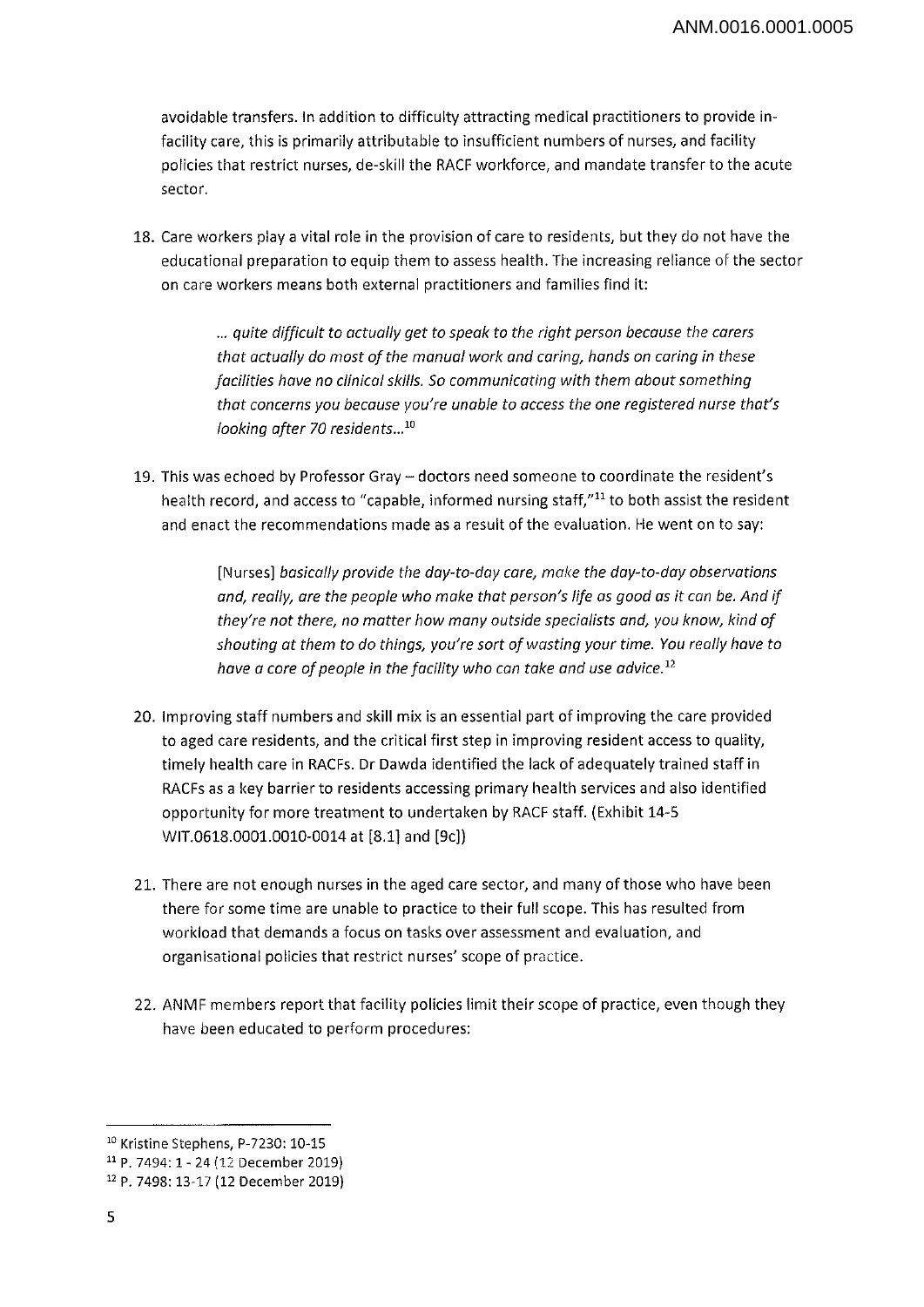a. *You need a piece ofpaperfor everything you do in aged care. Recently we had a resident that needed suction due to disease process and we watched him gurgle and pleadfor suction - but none of us had that piece ofpaper according to management that deemed us a "suction nurse."-RN,* not for profit RACF, NSW13

ANMF National Aged Care Survey 2019

- b. *Policy will not allow RNs to change male IDCs [in-dwelling urinary catheters], but allows the change ofSPCs [suprapubic catheters] andfemale IDC changes. Ifthis was changed, male residents would not require hospital transfer nor locum visits costing the resident money. -* EN, not for profit RACF, Victoria14 ANMF National Aged Care Survey 2019
- 23. As a result, clinicians lose the competence and confidence to perform procedures they have been educated to perform. This problem is not only the responsibility of RACFs. The evidence from Dr Montalto about the Hospital in the Home (HIH) demonstrated that HIH nurses were to provide care to RACF residents admitted to the programme and:

"... staff of RACF are not required to be involved in the delivery of acute care, such as administration of intravenous therapy, or management of intravenous lines, taking blood or other samples or acute wound care."

24. Nonetheless some expectations of RACF staff from the HIH programme remain:

"RACF staff will be required to continue to care for the daily physical needs of their resident, including washing, feeding, and social interaction, and the administration of oral medication as charted and approved. HAH may ask their assistance with administration of oxygen, and simple monitoring such as behaviour, temperature, weight, or fluid intake. HAH is conscious of not over burdening the RACF staff during a HAH admission. Clearly, **HAH** patients will require more attention, and we hope that there is flexibility in **RACF** staffing to allow this to occur. " (Emphasis added)

(Dr Montalto Exhibit 14-15 WIT.0624.0001.0005 at (29])

- 25. The ANMF observes that in the absence of improved nurse staffing in RACFs the hope expressed by Dr Montalto is entirely misplaced.
- 26. The waste of potential expertise is <sup>a</sup> matter of frustration from qualified nurses:

/ *have always worked in the acute setting before the nursing home.* / *was astonished that the residents were transferred to hospital when we as RNs are*

<sup>13</sup> Exhibit 11-1 (Tab 6) - RCD.9999.0203.0054 - ANMF National Aged Care Survey <sup>2019</sup> 14 ibid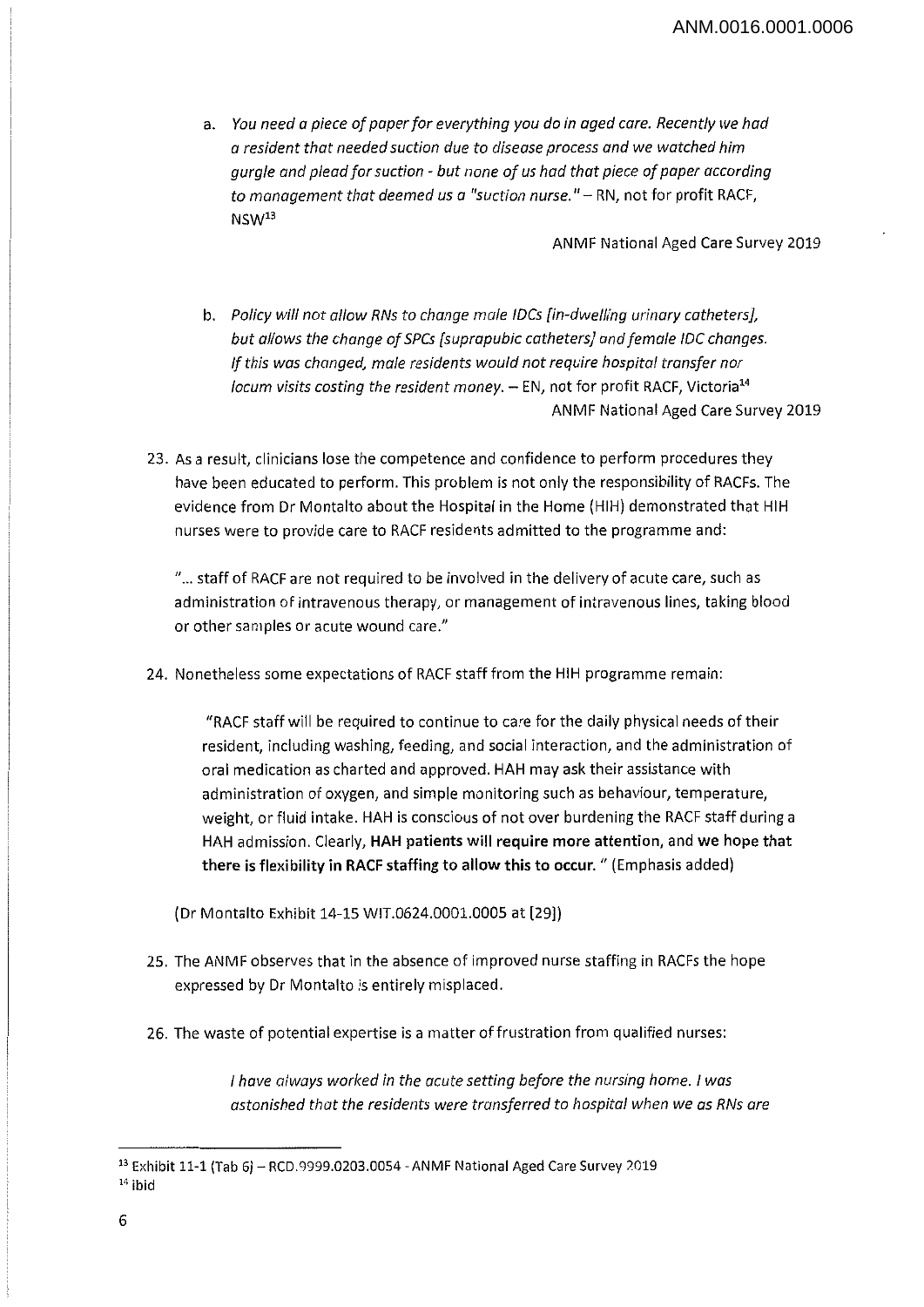*very capable of caringfor the residents in their own home. Ifeel I have lost a lot ofnecessary skills because of this fact. -* RN, for profit RACF, SA15 ANMF National Aged Care Survey 2019

27. As Professor Eager reported in her evidence to the Commission,<sup>16</sup> these restrictions to nurses' scope of practice are endemic in residential aged care,<sup>17</sup> and contribute to avoidable utilisation of acute health services. This was <sup>a</sup> theme throughout the ANMF's member survey, from nurses working in RACFs (as above), and nurses working in the acute sector, particularly in emergency departments. Some of them specifically identified the issue:

> *This is so very common. Not enough registered nurses to begin with and the practice ofroutine transfers to acute care leads to the deskilling ofstaff. -* RN, emergency department, Victoria<sup>18</sup>

> > ANMF National Aged Care Survey 2019

- 28. The Commission heard that NSW has attempted to compensate for this by increasing the scope of practice of some paramedics, known as extended care paramedics who, after additional training, can "do further assessments such as like a urine analysis to see whether it looks like there might be a urinary tract infection... catheter changes, NG tubes..." and wound assessment and management.<sup>19</sup> These skills are, however, all components of registered nurse education, and proficiency is <sup>a</sup> requirement of course completion. Sufficient numbers and types of aged care nurses, review of facility policies that permit nurses to practice to the extent of their scope, and stocking the required consumables would mean this care could be performed by aged care nurses, allowing paramedics to return their focus to emergency health care.
- 29. The NSW extended care paramedic initiative is responsive to identified need. It is however an example of costs and care shifting by RACFs. Dr Bendall referred to RACFs factors impacting on ambulance demand as "staffing and skills mix, RACF staff confidence assessing and managing acute conditions, policies and procedures ... [and] lack of alternative options" (Bendall Exhibit 14-2 WIT.1300.1000.0005 at [27]).
- 30. Dr Wallet wrote that Registered Nurses were generally not available for GP assistance during GP visits and observed:

"Well trained Registered Nurses (RN) employed by RACFs make a big difference to the care of the resident in ACFs. They are able to communicate effectively, clearly and relevantly to other members of the health care team including GPs. The GP sees the patient for brief snapshots of time and are reliant on the information they gather

 $15$  ibid

<sup>16</sup> P-5777-9 (14 October 2019)

<sup>&</sup>lt;sup>17</sup> Davis, J 2017. Future of Australia's aged care sector workforce - Submission 306, p. 4

<sup>18</sup> Exhibit 11-1 (Tab 6) - RCD.9999.0203.0054 - ANMF National Aged Care Survey 2019 <sup>19</sup> P-7371:19-21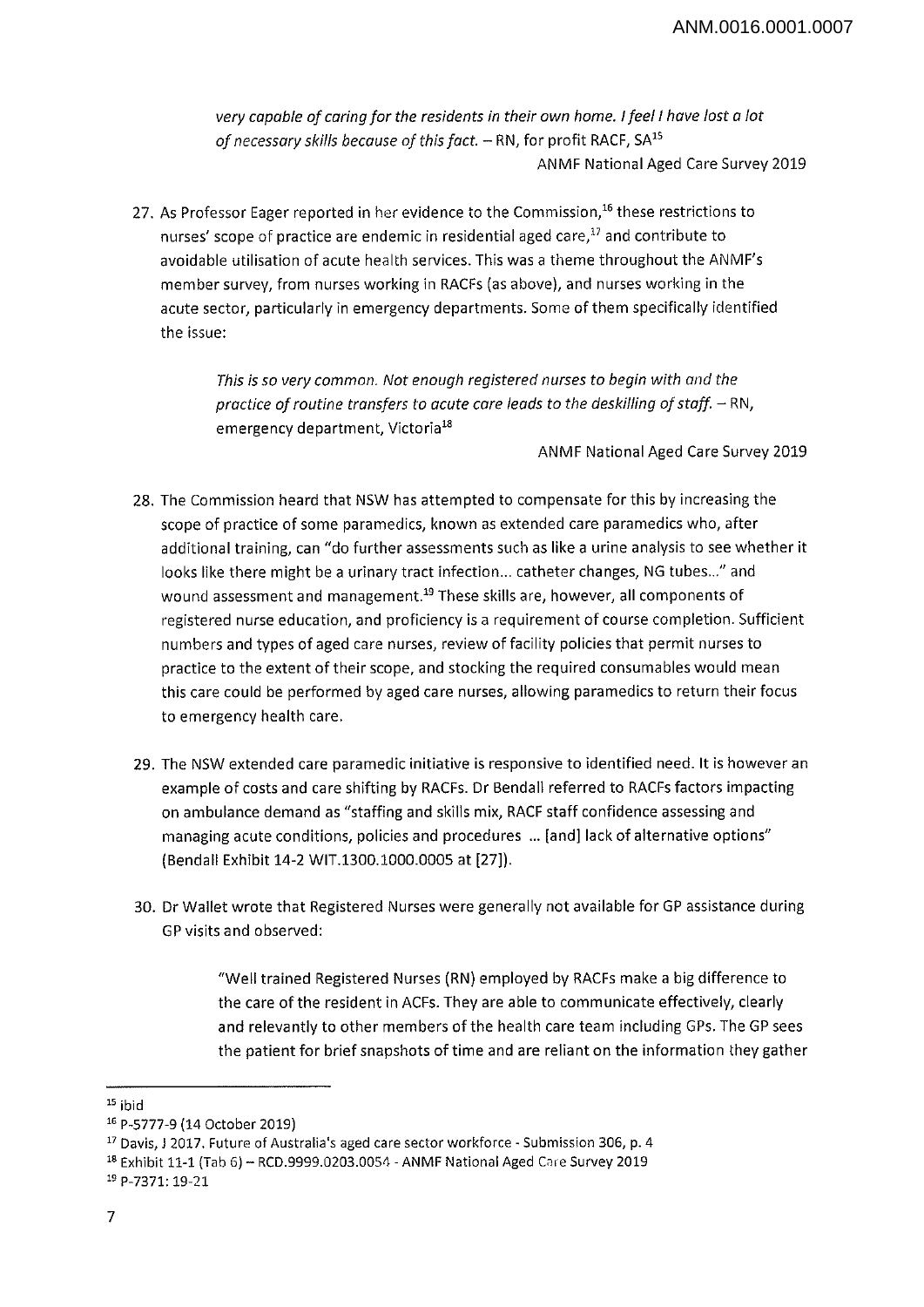from the RACF team including RNs." (Wallett Exhibit 14-6 WIT.0617.0001.0005 at [25] and [27]).

31. The RACGP through Associate Professor Morgan submitted:

"Suitably qualified and appropriately trained staff in RACFs is essential to the quality and standard of care provided to residents. While the GP will ideally play a role in RACFs as Ihe coordinator of their patient's medical care, the implementation, administration and adherence to directives are highly dependent on RACF staff and providers. Often, there is insufficient suitably qualified or trained RACF staff on hand to provide <sup>a</sup> briefing or handover, or carry out management or treatment plans.

The RACGP believes a national, consistent regulatory framework around minimum staffing and appropriate skills mix in RACFs is vital, including appropriately trained nursing staff. A commitment to ongoing training in aged care issues for all staff should be an essential component for RACFs. For example, the RACGP strongly encourages further training specific to palliative care, pain management, and use of psychoactive medication and antibiotics."

(Morgan Exhibit 14-10 WIT.1317.0001.0023)

#### **Improving access to health care in RACFs**

- 32. Residents in aged care should have timely access to the quality, coordinated, multidisciplinary health care they need, delivered by the right practitioner at the optimum time and appropriate to the context.
- 33. Terry Symonds (Deputy Secretary, Victorian Department of Health and Human Services) identified an underlying policy problem with current arrangements for care delivery. This issue was picked up by Counsel assisting in the course of the hearings (P-7195:9). Mr Symonds wrote:

"...there is little clarity in relation to specific services that are to be provided by nurses and other clinical staff working in residential aged care settings, and similarly, no clear description regarding the level of health care that should be provided in these settings.

The standards and principles are not clear enough in regard to which services <sup>a</sup> resident would reasonably expect to be funded and delivered by their residential provider, and which are appropriate *for* the primary health *or* broader healthcare systems (including the Victorian health system) to provide."

 $\text{(Exhibit 14-36 WIT.0565.0001.0005 at } [29] - [30])$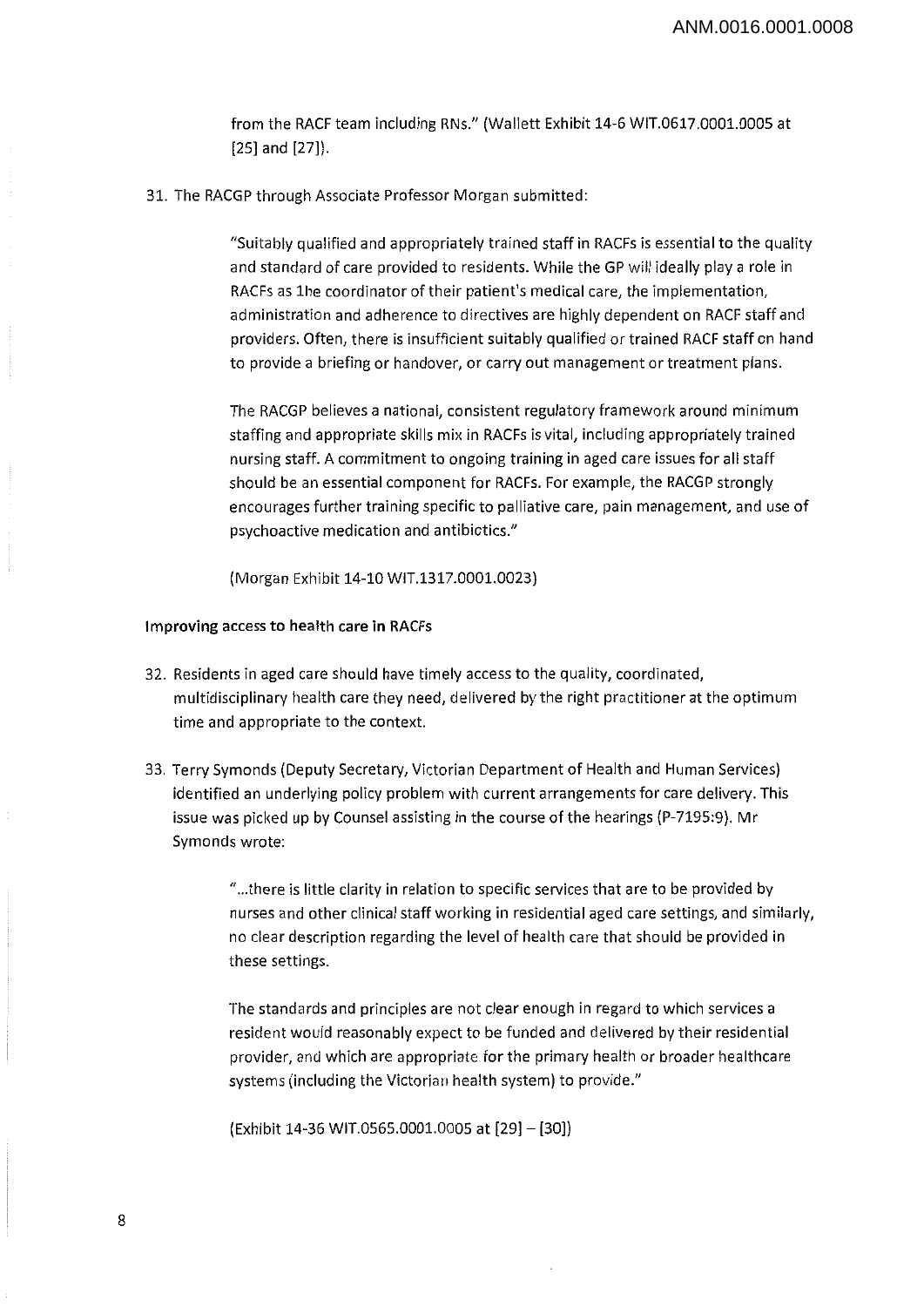34. The emergence of <sup>a</sup> series of outreach services in every State and Territory designed to supplement RACF care capacity is a symptom of this unresolved policy problem. The default solution has been determined by the staffing decisions of RACF proprietors and the associated funding arrangements.

# *Staffing levels and skill mix*

- 35. The problems of health care in RACFs are systemic, entrenched, and complex, and <sup>a</sup> range of responses is needed. However, no intervention will create meaningful improvement in residential aged care without an increase in the number of staff providing care within RACFs, and improvement in how many of those staff are accountable, skilled, educated professionals enabled to work to the full scope of their practice. Ms Gardner gave evidence of the arrangements adopted at Buckingham Gardens Aged Care for General Practitioner visits and the presence and role of <sup>a</sup> Registered Nurse. That evidence and the importance of the Registered Nurse's role was consistent with that of medical practitioners. (Exhibit 14-20 WIT.1312.0001.0005 at [26]). Fiona Lysaught gave similar evidence about the involvement of registered nurses with GP visits at Whiddon Narrabri (Exhibit 14-21 WIT.1311.0001.0003 - 0004 at [19] - [21].
- 36. Early intervention improves outcomes by every metric, but requires swift detection of new and worsening issues. Nurses are not only educated in observation and assessment but are also skilled in initiating appropriate interventions. Having both the right number and combination of staff in RACFs will allow aged care nurses to promptly detect and respond to changes in residents' clinical condition. Dr Lyons (Deputy Secretary, NSW Health) in his statement to the Commission addressing the question of resident access to primary health care responded by reference to the AMA Aged Care Survey Report:

"The AMA Aged Care Survey Report 2017 [RCD.9999.0019.0003] shows that 63.75% of respondent medical practitioners visit RACFs and 10.51% of them have stopped visiting RACFs during the past five years...

Respondents to the survey prioritised access to nurses and other health professionals as the most 'urgent' and 'extremely urgent' methods to improve access to medical care in RACFs.

AMA members have raised concerns regarding lack of nurses available for medical practitioners to provide a clinical handover, and to administer medication after-hours in RACFs. These issues pose a serious risk to the health of patients living in RACFs."

(Exhibit 14-27 WIT.0568.0001.0004 at [22]-[24])

37. Drs Hullick and Burkett of the Australian College of Emergency Medicine gave evidence about the need for access to registered nurses in RACFs and recommended to the Commission the prescription under the Aged *Care Act 1997* of registered nurse to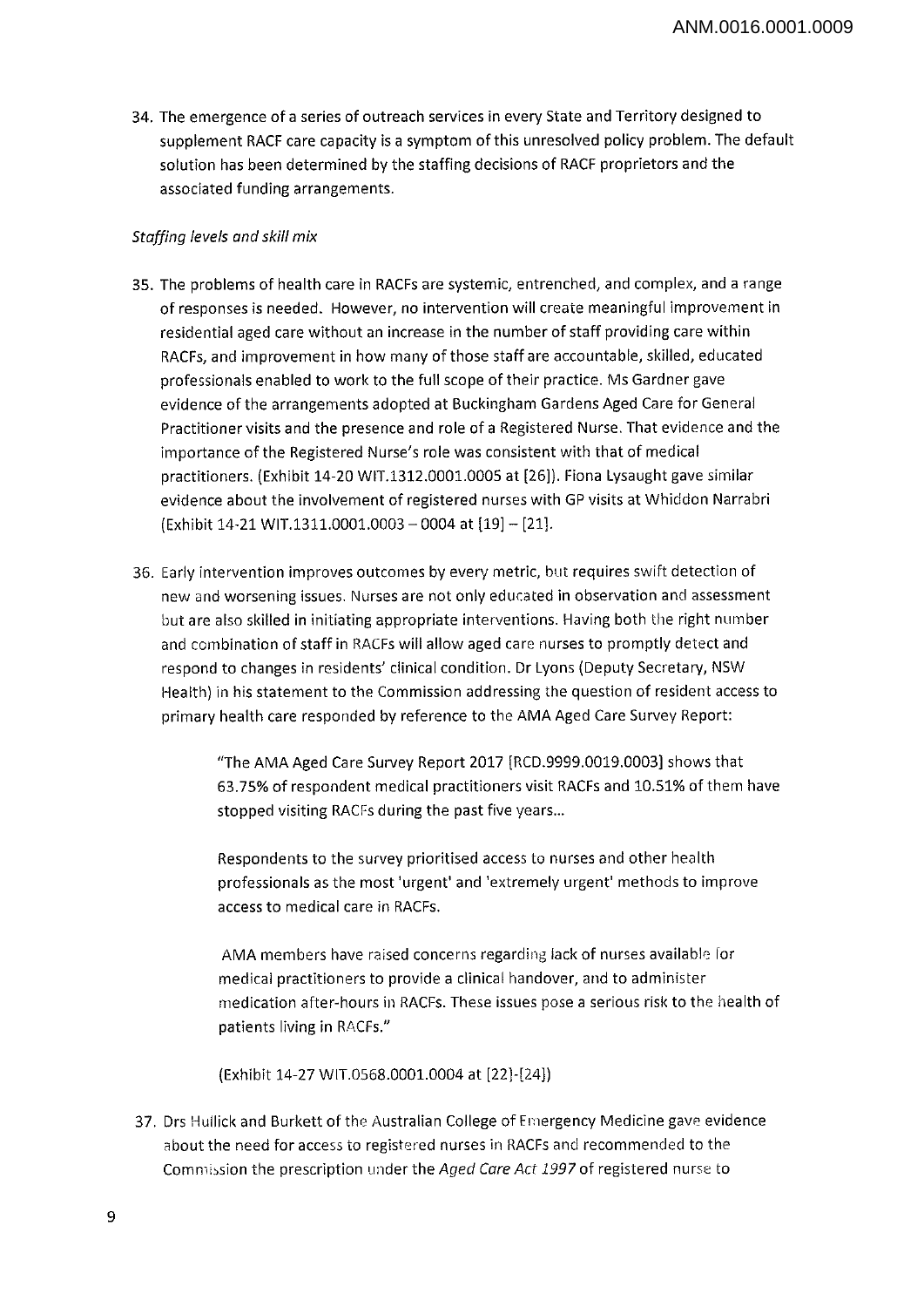resident ratios related to the frailty and complexity of care required. (Exhibit 14-12 WIT. 1298.0001.0011-0012 at [38]-[39]; Exhibit 14-1 (Tab 49) AWF.600.01256.0002 - ACEM Submission to the Royal Commission into Aged Care Quality and Safety).

38. Dr Burkett in response to <sup>a</sup> question by the Commission said:

"I think it's fundamentally important in order to improve the care in <sup>a</sup> sustainable fashion that there be attention to staffing levels, particularly in aged care facilities and beyond staffing levels the staffing mix so that there are registered nurses." (P-7322:33)

39. The Australian Medical Association (AMA) in its submission dealing with the relationship between doctors and RACF staff called for legislated minimum acceptable staff ratios that also ensure 24 hour Registered Nurse availability (Exhibit 14-1 Tab 45 AMA.9999.0001.0011 - 0012). The AMA also expressed concern over deskilling of aged care nurses (AMA.9999.0001.0012) - a theme noted by Mr Gilbert in the Workforce hearings. In its submission, the AMA also submitted that:

> "...increasing the availability of RNs in aged care services will significantly improve quality and safety for the care of older people" (AMA.9999.0001.0012)

40. Palliative Care Nurse Peter Jenkin in his evidence to the Commission also commented on the need for registered nurses on site in the context of palliative medicine and barriers to accessing palliative care and wrote:

> "It is nowhere near best practice for <sup>a</sup> RN to not be able to make a hands-on assessment of a person whose condition is likely to change over time." (Exhibit 14-23 WIT.1314.0001.0013 at [81])

#### *Continuity* of care

- 41. Continuity of care facilitates optimal health outcomes. Consistency reduces communication and knowledge gaps, there is greater opportunity for practitioners to have a holistic picture of the individual, <sup>a</sup> foundation of trust improves interactions, and alterations from the person's normal behaviour and baseline health status are more readily noted.<sup>20</sup> This continuity is beneficial to residents at every level.
- 42. In some cases, continuity covers an episode of care across an acute hospital admission, or in <sup>a</sup> person's last days. Ms. Davis's evidence to the Commission during the Canberra Hearing included the difference the involvement of <sup>a</sup> palliative care NP made to both her peace of mind and her mother's dying:

<sup>20</sup>Tammes <sup>P</sup> and Salisbury *C.* 2017. Editorial: Continuity of primary care matters and should be protected. *British Medical Journal*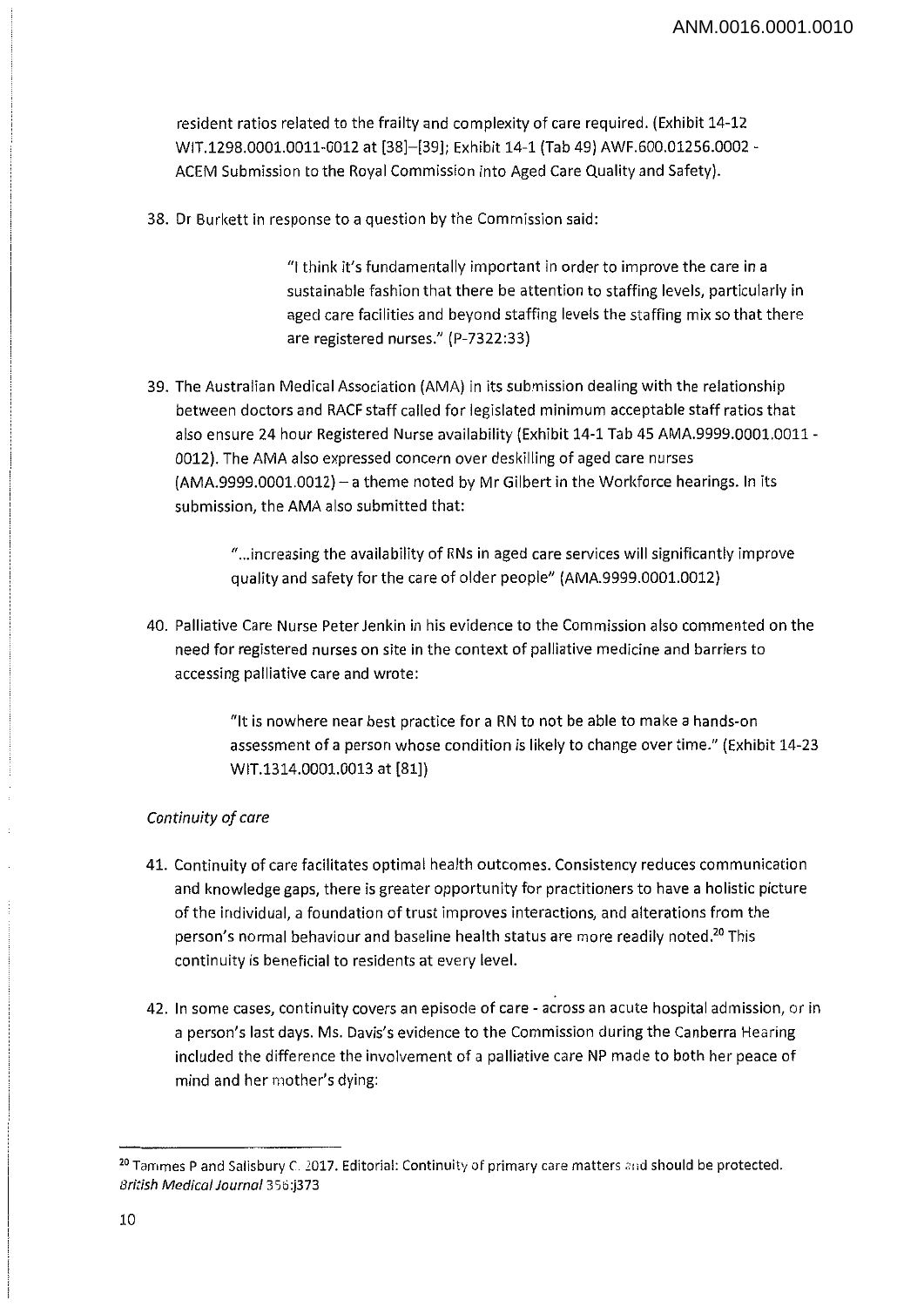*That continuity ofcare was integral. While I don'tfeel that I saw lots of Nikki in the beginning, she was always there, and she was always - she always knew what was going on, and I always felt in the loop. She would always call me, and there was that interaction, whereas previously I hadfelt that I had been cut out of the loop to a point, and I thinkfor carers and - obviously, not everyone has someone that is by their side all the time; so to have that continuum of care is crucial.21 22*

43. Dr Clare Skinner's statement to the Commission came from the perspective of both Emergency Physician and family member. She emphasised the importance of qualified nursing staff in RACFs, enhancing capacity in RACFs to reduce unnecessary transfers to hospital, to enhance end of life care, and to allow care (WIT.1302.0001.0003)

# *Holistic primary care*

- 44. People enter residential aged care with multiple health concerns and risk factors from medication interactions to increasing debility. This combination of clinical complexity and frailty demands coordinated, holistic, proactive care that should be driven by the welfare of residents, rather than crisis management and hospital avoidance.
- 45. NPs, guiding and supporting nurses working to their full scope of practice, are best placed to provide ongoing, complex care to residents. As Profession Ibrahim told the Commission:

*A lot of the issues that we currentlyface require non-pharmacological techniques, so particularlyfor dementia which would be better applied through nurse practitioners, rather than medical specialists.27*

- 46. Embedded primary care is the best solution that is, practitioners onsite or (for small facilities) in networks, who regularly and routinely review residents, who are accessible to and have therapeutic relationships with residents, their families and the rest of the staff. This results in familiarity with residents and their baseline health status, facilitates family members reporting concerns, and enables nursing staff to escalate issues quickly and easily.
- 47. Evidence has been tendered to the Commission about information gaps between RACFs and hospitals<sup>23</sup>, between GPs and other health practitioners<sup>24</sup>, and Ms Payget's evidence on December 13<sup>th</sup>, illustrated the need for and lack of holistic care on several occasions.<sup>25</sup> Dr Skinner also noted the importance of holistic care,<sup>26</sup> concluding that nurse practitioners are a group that have the potential to work in the aged care environment delivering and coordinating holistic clinical care, functioning as a liaison with and referral to GPs, specialists, and other health practitioners. NPs can provide clinical oversight and assist in upskilling

<sup>21</sup> P-7414: 26-31

<sup>22</sup> P-1806: 46 - P-1S07: 2

<sup>23</sup> Stevens P-7230:6-18; Irvine P-7266:18-19; Gardner P-7442:5~32

<sup>24</sup> Stevens P-7231:8-33

<sup>25</sup> P-7592: 6, P-7594: 21, P-7595: 23, P-7653: 20

<sup>26</sup> P-7603: 37, P-7609: 4, P-7609:17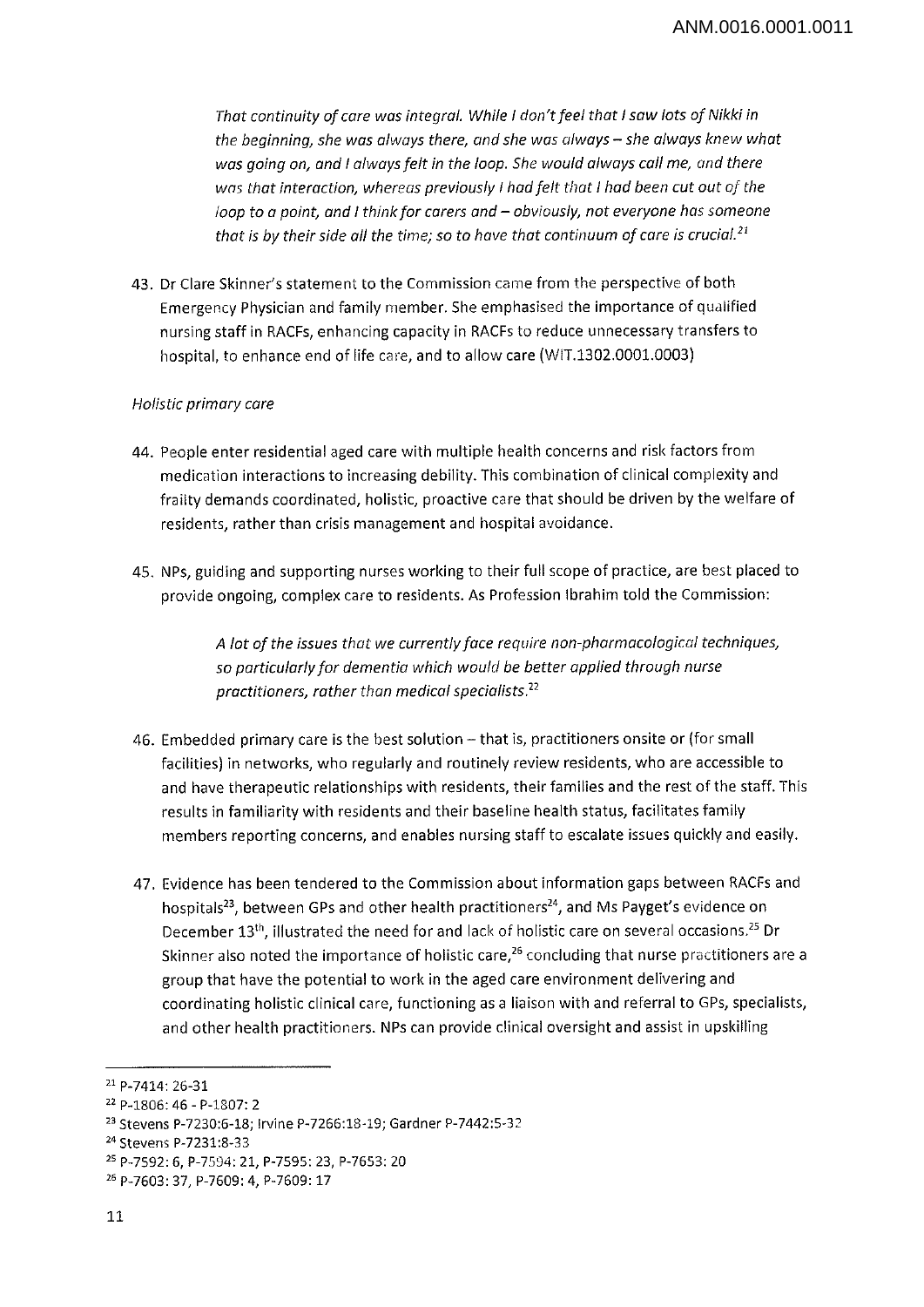nurses and care staff in facilities, while also improving and facilitating medical practitioners' interactions with RACFs to provide medical care.

#### *The role ofNPs in RACFs*

- 48. The flexibility of NPs allows them to play multiple roles in the sector. As the Commission has heard, in addition to performing and assessing the effectiveness of palliative care, NPs like Nikki Johnston and Peter Jenkin spoke meaningfully about end-of-life decision making in <sup>a</sup> way that is useful for the resident, the family, and other staff. Education is <sup>a</sup> key component to improving the capacity of care providers in the sector, and as Ms. Johnston submitted, "facility staff soak [education] up like a sponge, they absolutely love it. They - their ability to care for people really changes and they are much happier in their workplace."<sup>27</sup>
- 49. Ongoing education allows nurses and care workers to better and competently perform care, and the associated costs are balanced by fewer preventable complications that are detected and treated earlier. In addition, understanding the rationales for how, what and when care is best delivered increases staff interest and engagement, and investment in staff increases retention, reducing the costs associated with turnover.
- 50. Between the growing numbers of people living with dementia, and the prevalence of mental ill health, there is also an urgent need for NPs with specialist mental health experience, particularly for staff education and individualised care planning. Appropriate management can substantially reduce the distress of residents, and thus how much disruption is caused. Accomplishing this, however, requires both enough staff to be able to provide it, and the expertise to identify the triggers and the most effective interventions for each affected person.
- 51. The potential NPs have to benefit the Australian health care system can be clearly seen from their use in the United States, where the role was established over 50 years ago. There, NPs work well across all sectors, with primary health identified early on as <sup>a</sup> key area for NP practice.28 In 2010, the National Academies of Sciences, Engineering, and Medicine called on NPs to adopt <sup>a</sup> bigger role in America's health care system to help meet increasingly complex and changing demands, recommending NPs work as full partners, with medical practitioners and other health care professionals, in redesigning United States health care.<sup>29</sup>
- 52. In his evidence, Dr. Bartone incorrectly characterised the relationship between NPs and medical practitioners, and the NP scope of practice.<sup>30</sup> This error was briefly addressed by Ms. Johnston, $31$  but the ANMF will take this opportunity to clarify any confusion about the accountability and practice of NPs.

<sup>27</sup>P-7451: 8-10

<sup>28</sup> Keeling, AW. 2015. Historical Perspectives on an Expanded Role for Nursing in The Online Journal of issues in Nursing 20(2):2-8

<sup>29</sup> National Academies of Sciences, Engineering, and Medicine 2010

<sup>30</sup> P-7275: 39-46, P-7276:1-6

<sup>31</sup> P-7467:1-7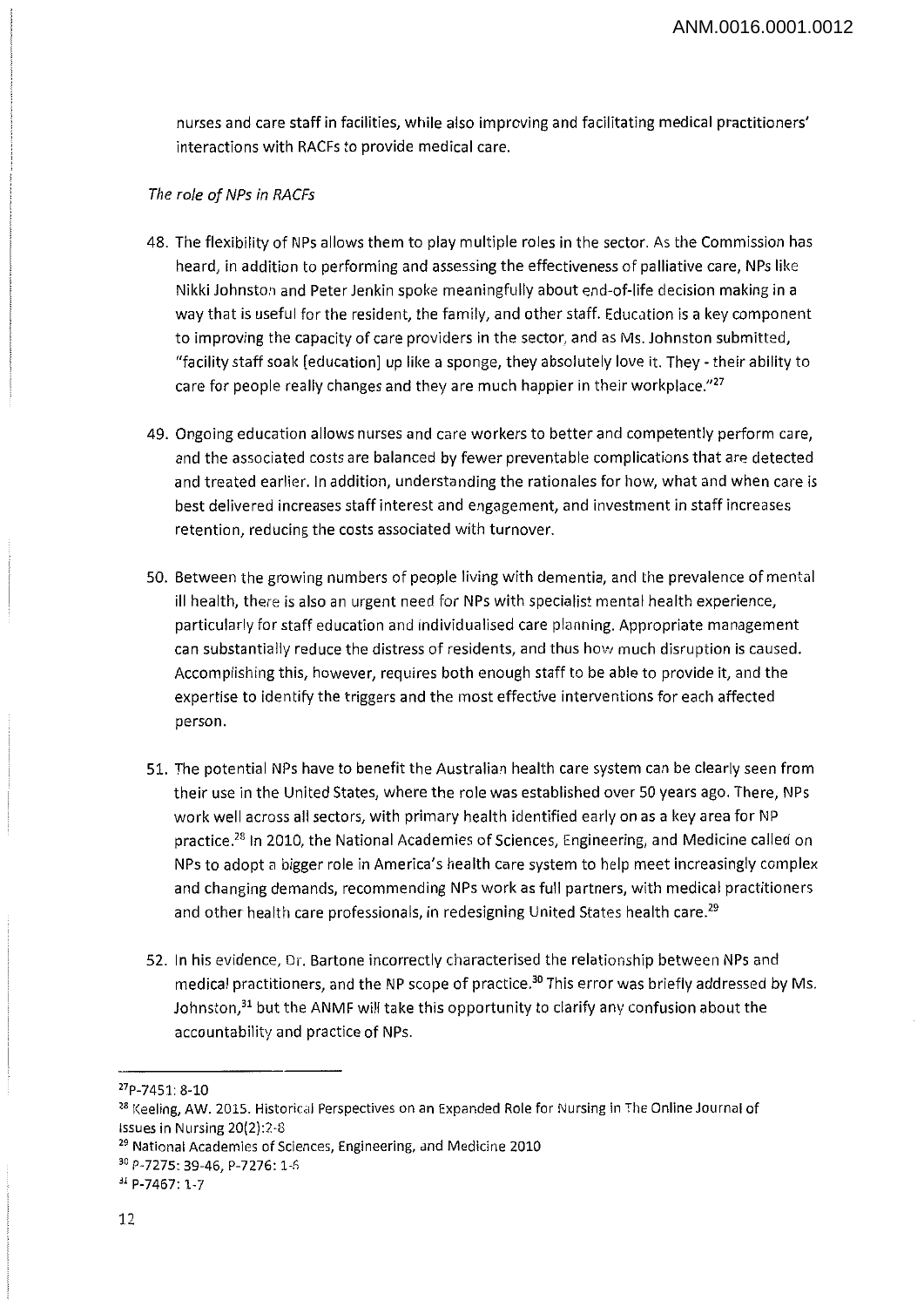53. As is the case with other regulated health professionals, NPs have an obligation under the *Health Practitioner National Law Act 2009* to work within their scope of practice. This scope is described by the national regulator, the Nursing and Midwifery Board of Australia, in the *Nurse Practitioner Standards for Practice.* Like all nurses, this is founded on what the individual nurse is:

> ... *educated, competent to perform and permitted by law. The actual scope of practice Is influenced by the context in which the nurse practises, the health needs of people, the level of competence and confidence of the nurse and the policy requirements of the service provider*.32

- 54. The ANMF submits that there is no requirement for medical supervision of NPs. In Australia, though not internationally, NPs are required to have a collaborative arrangement with <sup>a</sup> medical practitioner. The purpose of this collaboration is often misunderstood. The intent of the arrangement is to facilitate collaboration, between NPs and their medical colleagues, for advice or to discuss individual cases. There is no requirement for the collaborating medical practitioner to be in the same state or territory, and there is no condition of supervision or accountability by either party for the practice of the other.
- 55. NPs are not <sup>a</sup> substitute for medical practitioners. Many GPs and other doctors find that working with NPs does not lead to unnecessary duplication (or competition) in the provision of care. Rather, working collaboratively with NPs allows many doctors to concentrate on specialist work specific to a medical practitioner. Ms Irvine provided helpful evidence about the role and functions of NPs (Exhibit 14-8 WIT.0621.0001.0011-0012 at [15]}
- 56. NPs currently intersect with residential care through the provision of primary care, and in gerontology, palliative care, acute emergency management, mental health, and chronic disease management. There is significant potential for increased utilisation of NPs in aged care and, therefore, the expertise they can provide Dr Dawda's evidence endorsed the increased use of NPs. (Exhibit 14-5 WIT.0618.0001.0014 at [9d]) The ANMF supports the proposition that Commonwealth funded scholarships should be provided to allow experienced registered nurses to undertake NP qualification, which Ms. Irvine estimated could add 500-600 NPs equipped to work directly and in conjunction with residential aged care, within six years, provided career paths were also made available.<sup>33</sup>
- 57. In addition, specific incentives and support should be provided to qualified candidates from areas of high need, including Aboriginal and Torres Strait Islander nurses, and nurses from underserved rural and remote areas.

<sup>&</sup>lt;sup>32</sup> Nursing and Midwifery Board, 2018. Nurse practitioner standards for practice

https://www.nursingmidwiferyboard.gov.au/Codes-Guidelines-Statements/Professional-standards/nursepractitioner-standards-of-practice.aspx

<sup>33</sup> P-7261: 38-42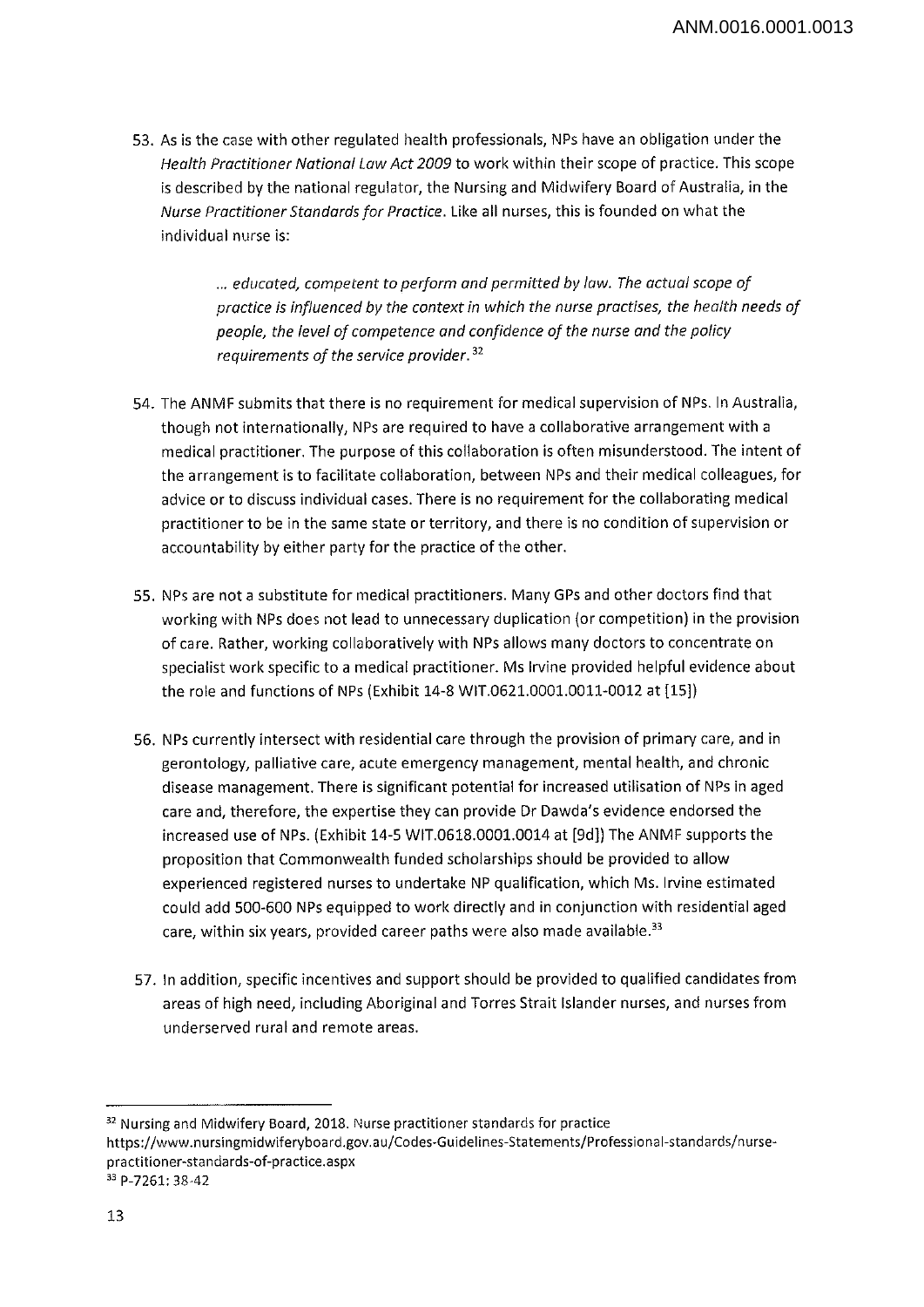58. This would be <sup>a</sup> rapid solution to <sup>a</sup> number of issues in residential aged care, including support for nurses in the aged care sector, educating care workers, and improving residents' outcomes and quality of life, without need for major restructuring, provided the Nurse Practitioner Reference Group recommendations are adopted by the MBS Review Taskforce.<sup>34</sup>

<sup>34</sup> Nurse Practitioner Reference Group. 2018. Medicare Benefits Schedule Review Taskforce: Report from the Nurse Practitioner Reference Group

https://www1.health.gov.au/internet/main/publishing.nsf/Content/BEB6C6D36DE56438CA258397000F48 98/\$File/NPRG%20Final%2QReport%20-%20v2.pdf